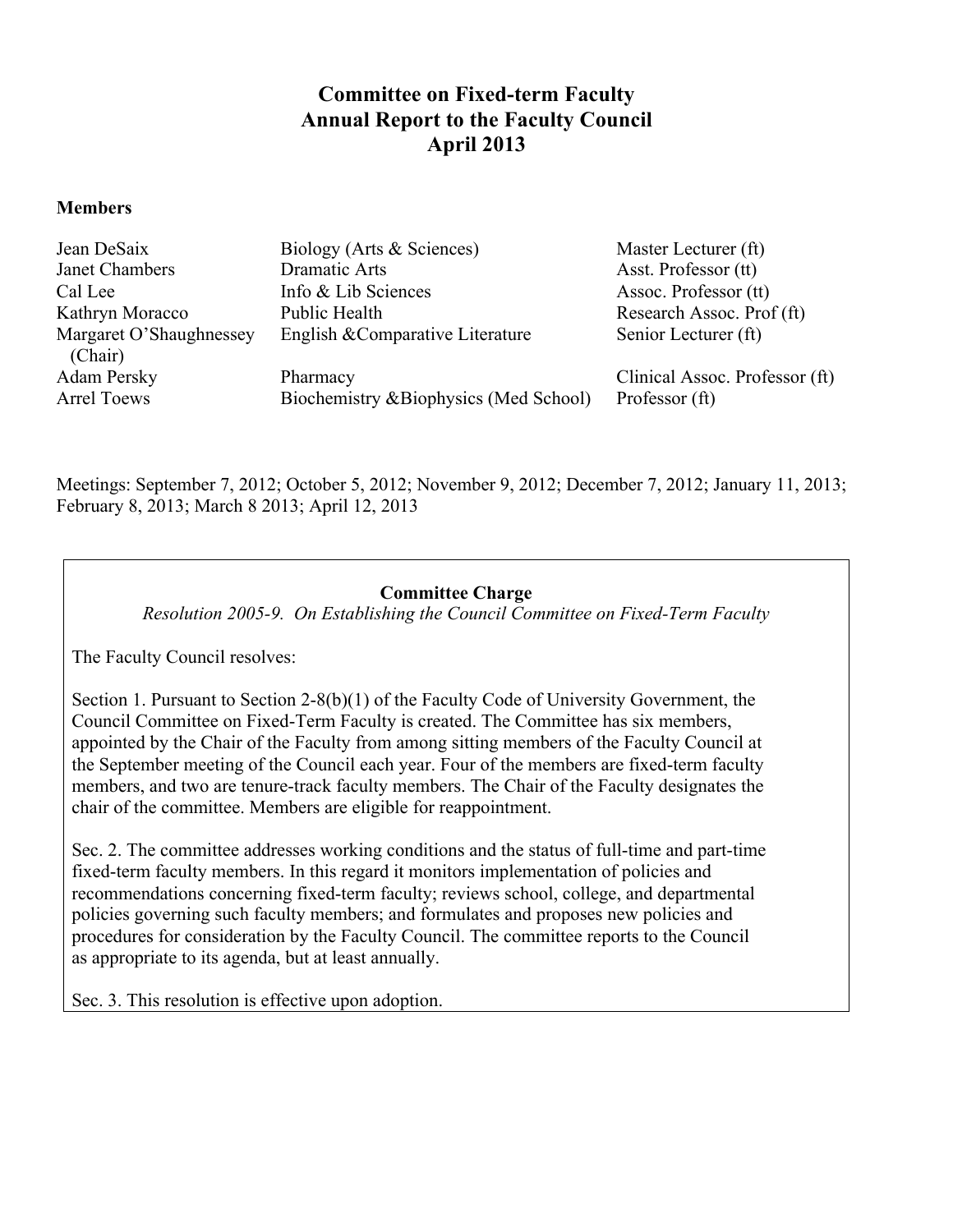# **Summary of Activities of the Committee 2012-13**

At its first meeting in September, the Committee established a list of goals for the academic year. Appendix A provides a copy of this list, most of it continuing goals established by the 2011-12 committee. Primary concern was given to finding an alternative to the title "Master Lecturer" for the recently approved third- tier rank for fixed-term faculty in the College of Arts and Sciences. (See the 2011-12 Fixed-Term Faculty Committee Annual Report for *Background on third-tier rank title in the College of Arts and Sciences, Reaction to "Master Lecturer" title, Process for considering alternative titles*, and *Proposal and Response*)**.** The decision to focus on the title issue was propelled by the knowledge that Provost Carney would be retiring at the end of the academic year. When Chancellor Thorp announced that he too would be leaving at the end June, the committee felt even more urgency to have an alternative in place before a new administration arrived. The Committee decided to conduct a university-wide survey to gather perspectives from all faculty ranks concerning title options.

During the academic year, articles in national publications made clear that many other universities in the nation are also working on status issues for fixed term faculty. See, for example, the following articles:

Flaherty, Colleen. "U of Missouri moves toward giving adjuncts voting rights in faculty governance." *Inside Higher Ed.* 21 November 2012.

- Schmidt, Peter. "U of Maryland Weighs Big Changes for Faculty Members Off the Tenure Track. "*The Chronicle of Higher Education.* 5 March 2013.
- Wilson, Robin. "The New Faculty Minority: Tenured professors fight to retain control as their numbers shrink." *The Chronicle of Higher Education*. 18 March 2013.

# *Background on the Survey*

The 2012 Annual Report notes that two new titles were proposed—"Senior Lecturer with Distinction" and "Teaching Professor"—each title having both positive and negative features. The year ended with the statement that "the Provost will ask College Dean Gil to obtain the following information through department chairs:

- What is the response among faculty to the current title "Master Lecturer"?
- What other options would the faculty find appropriate for this rank? The Dean may choose to 'float' a couple of specific options for response."

At the beginning of the 2012-13 academic year, Provost Carney met with department chairs and suggested "Teaching Professor" as a replacement for "Master Lecturer." The Provost reported to committee members that the chairs "overwhelmingly if not unanimously rejected" the title.

A major reason for the objection was fear that the term could imply tenured faculty do research but not teaching. Even though teaching is the primary responsibility of fixed-term faculty in the College of Arts and Sciences, chairs were uncomfortable adopting the title "Teaching Professor." The Provost reported that in rejecting the title "Teaching Professor," the chairs said they were "expressing the views of their constituencies." The Chairs instead proposed the title "Dean's Lecturer." Committee members, however, felt that "Dean's Lecturer" had many of the same problems as "Master Lecturer."

- Does "Dean's Lecturer" signal a higher rank than "Senior Lecturer"?
- What kind of rank does the term convey to people and institutions beyond UNC?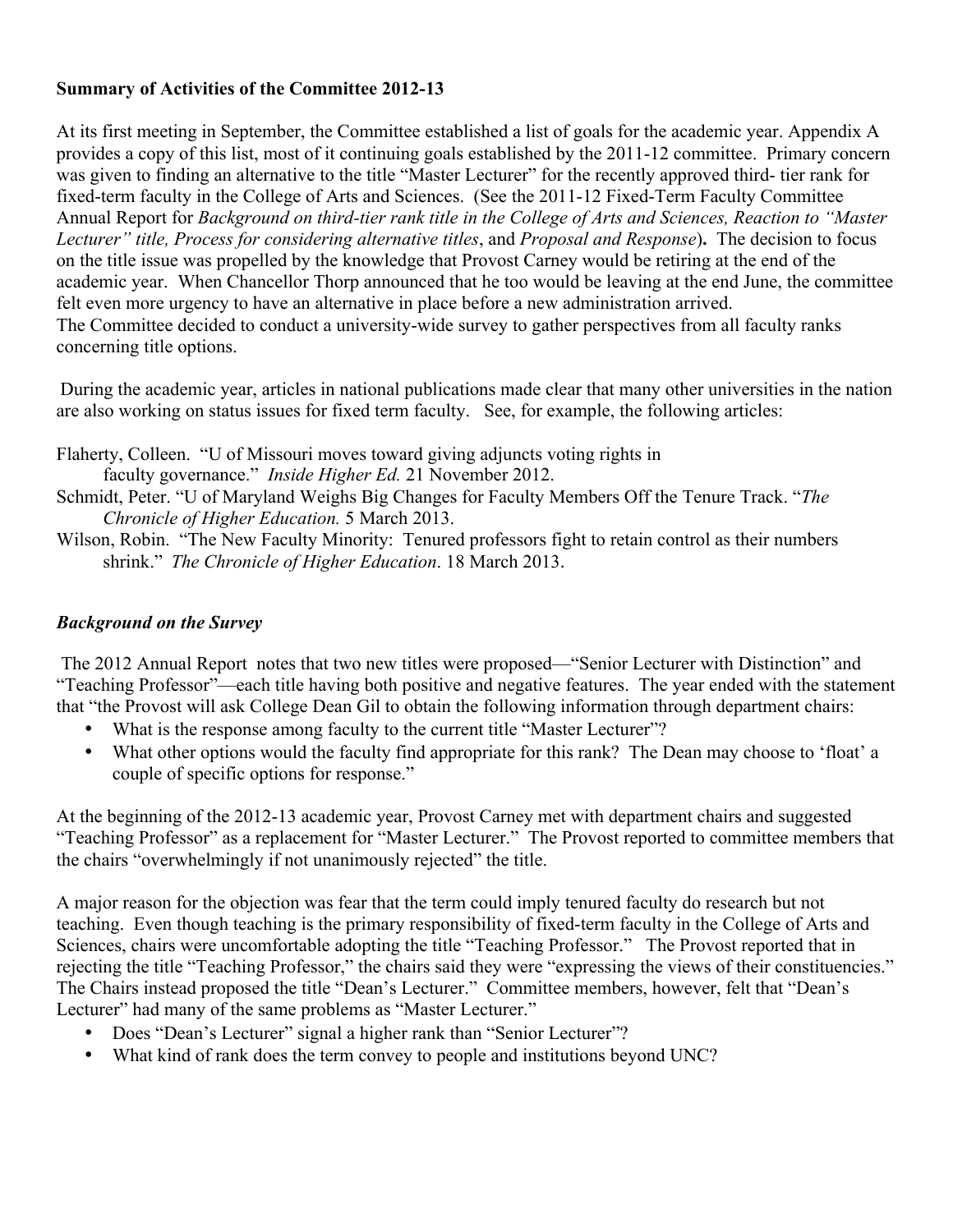• Does the absence of "Professor" in the title undermine the achievement which the title is meant to convey?

In addition to these problems with "Dean's Lecturer," committee members questioned whether faculty across the University were aware of the various titles for fixed-term faculty. For example, outside the College of Arts and Sciences, "Research Professor" and "Clinical Professor" are the terms used for fixed-term faculty. Within the College of Arts and Sciences, various titles are used, even in the same department —"Lecturer," "Research Assistant Professor," "Adjunct Assistant Professor" and "Adjunct Associate Professor." Provost Carney stated that he saw two options:

- Move ahead with "Dean's Lecturer"
- Do a massive study of the faculty to determine faculty view

Committee members were unsure what "the views of their constituencies" cited by the chairs meant. Were the chairs expressing the views of tenure-track and fixed-term faculty in their departments, or did they consider their "constituents" to be essentially tenure-track faculty? Committee members were also unsure whether faculty across the University were aware of the differences in titles for what were essentially the same ranks for example, Clinical Professor and Lecturer for faculty whose primary focus is teaching. The Committee decided that a survey of the faculty would be the best route to take. The endeavor would require a degree of sensitivity since the committee did not want to appear to be overriding the views of department chairs. The ambiguity about "constituencies" suggested the possibility of a caste system which could erode morale of fixedterm faculty. Further complicating the endeavor is the anxiety among tenured faculty that fixed-term faculty threaten the security of tenure.

# *Process for conducting the survey*

Through several meetings, the committee discussed possible approaches to the survey:

- Should the survey be sent only to faculty in the College of Arts and Science or to the entire University faculty?
- Should the survey be disseminated through department chairs or through the Office of Faculty Governance?
- When should the survey be conducted?

Ultimately, the committee decided that the more data collected from various components of the university on the title issue, the better the committee could understand how the various title options are viewed. To accomplish that end, the Committee worked through several meetings to devise a survey that would take no more than 5-10 minutes to complete. It would be sent to the entire voting faculty of the University and would gather both quantitative and qualitative data. The survey would be presented through Qualtrics, the same program used to conduct the faculty elections. Provost Carney and Dean Gil gave their approval for the survey as long as the responses from the College of Arts and Sciences could be distinguished from the responses of other schools in the University. See Appendix B for a copy of the survey.

# *The survey*

The survey offered background information on the third promotion tier and reasons for the dissatisfaction with the "Master Lecturer" title. This section was followed by two introductory statements and five options for response (Strongly Disagree, Disagree, Neither Agree nor Disagree, Agree, Strongly Agree).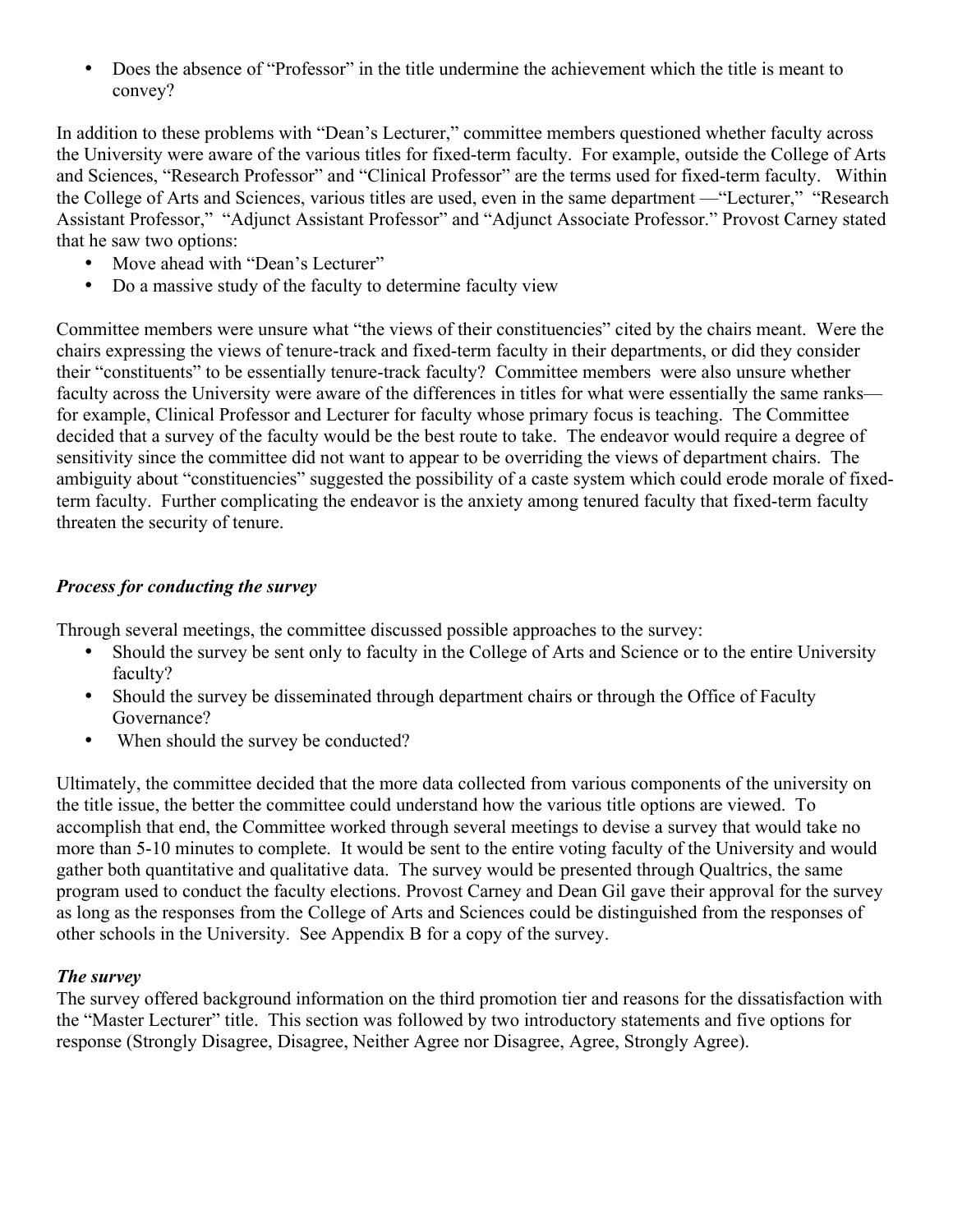These questions were followed by five sequence options. In each sequence the ranks of lecturer and senior lecturer were retained. Only the third rank differed. Respondents had four response options (Very Unacceptable, Unacceptable, Acceptable, Very Acceptable.) They were also invited to describe what they found appealing or unappealing about particular sequences.

Five options were offered for the third-tier of the promotion sequence:

- 1. Master Lecturer
- 2. Teaching Professor
- 3. Fixed-Term Professor
- 4. Senior Lecturer with Distinction
- 5. Dean's Lecturer

Although the survey was ready in December, the committee decided that a January launch would solicit more responses than a December date. The January date chosen was delayed a bit to avoid "survey fatigue" since two other faculty surveys were circulating at the time: the Faculty Elections Interest Survey and a survey related to the UNC Strategic plan. The title survey was launched on February 4, 2013 and closed on February 28. Two reminders were sent to people who had not responded.

# *Survey results*

The survey response was overwhelming. More than half of the faculty completed the survey: the committee received 1,861 responses to a survey sent to 3,683 faculty members. A significant number of respondents included discursive responses. Below are a few statistical highlights on the respondents:

| Responses by Rank                                   |            |                             |
|-----------------------------------------------------|------------|-----------------------------|
| Fixed-term faculty:<br>Tenured/tenure track faculty | 876<br>971 |                             |
| Responses by School                                 |            |                             |
| Arts and Sciences                                   | 608        | $(62\% \text{ of faculty})$ |
| School of Medicine                                  | 686        | $(44.3\%)$                  |
| School of Public Health                             | 120        | $(51.3\%)$                  |

# *Survey questions and responses*:

**Please indicate your level of agreement with the following statements**.

**1. It is important that fixed-term faculty titles clearly reflect progressive ranks in a promotion sequence.**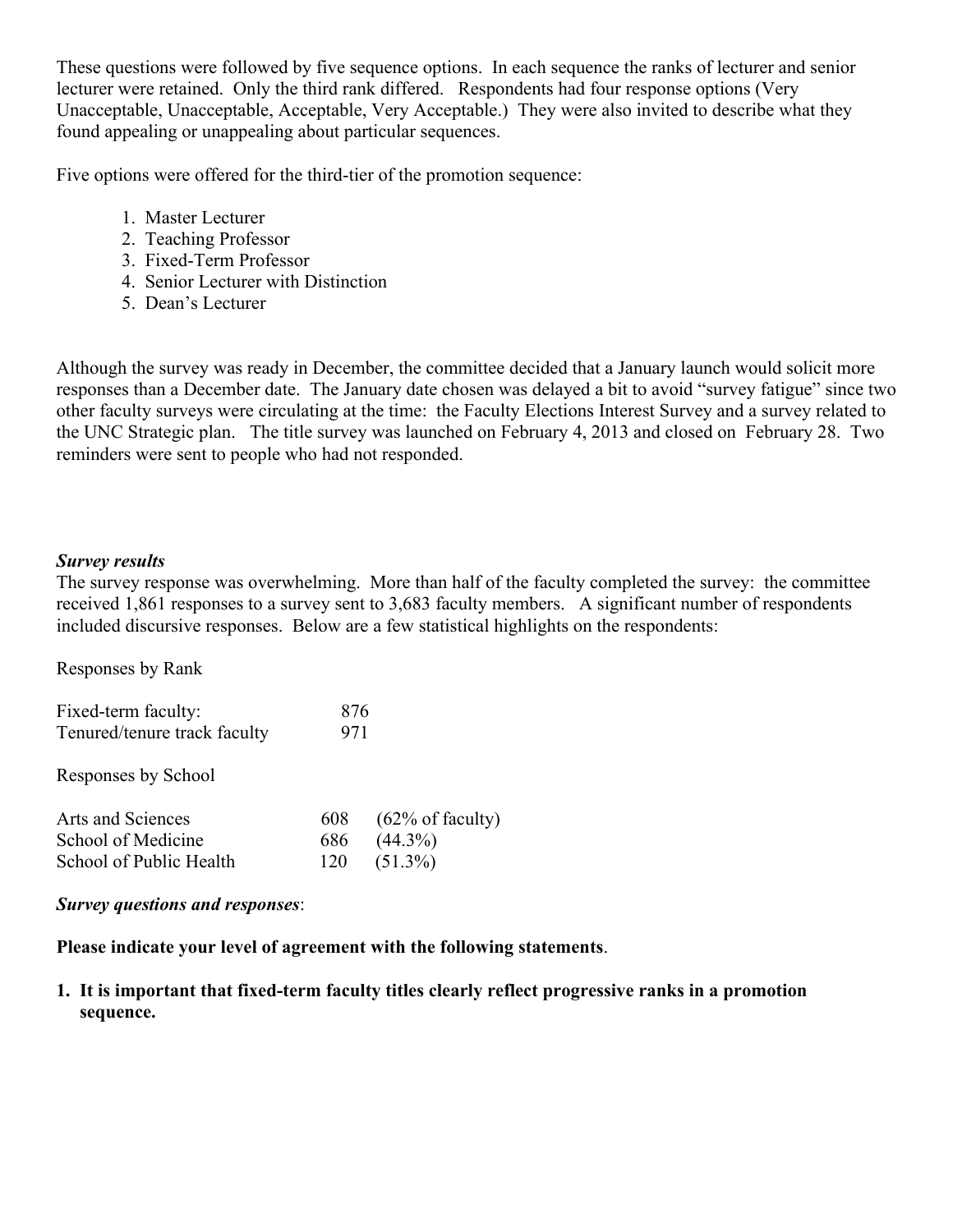| <b>Ratings</b>             | <b>All Responses</b> | <b>College of Arts and Sciences</b> |
|----------------------------|----------------------|-------------------------------------|
| <b>Strongly Disagree</b>   | 5.51%                | 5.7%                                |
| Disagree                   | 3.42                 | 4.52                                |
| Neither Agree nor Disagree | 10.05                | 10.05                               |
| Agree                      | 43.2                 | 46.57                               |
| <b>Strongly Agree</b>      | 37.8                 | 33.17                               |

**2. It is important that a fixed-term faculty title has recognizable value in contexts beyond UNC-Chapel Hill (for example, on recommendation letters, representing the University at conferences, in publications)**

| <b>Ratings</b>             | <b>All Responses</b> | <b>College of Arts and Sciences</b> |
|----------------------------|----------------------|-------------------------------------|
| <b>Strongly Disagree</b>   | 4.86                 | 5.03                                |
| Disagree                   | 1.49                 | 1.85                                |
| Neither Agree nor Disagree | 7.84                 | 7.38                                |
| Agree                      | 39.74                | 43.12                               |
| <b>Strongly Agree</b>      | 46.08                | 42.62                               |

**For each of the following sequences of titles for fixed-term faculty, please indicate whether the titles are acceptable for their associated ranks.**

| <b>Ratings</b>    | <b>All Responses</b> | <b>College of Arts and Science</b> |
|-------------------|----------------------|------------------------------------|
| Very Unacceptable | 11.72%               | $11.4\%$                           |
| Unacceptable      | 40.78                | 39.73                              |
| Acceptable        | 41.65                | 40.07                              |
| Very Acceptable   | 5.86                 | 8.73                               |

### **3. Lecturer, Senior Lecturer, Master Lecturer**

### **Option: Explain why.**

### **Appealing aspects of title:**

- "Master" means master of a craft, not a person
- "Master" suggests expertise

# **Unappealing aspects**

- I agree with the criticisms stated in the introduction
- The terms are confusing or ambiguous
- The terms are antiquated, gendered, patriarchal, or derogatory<br>• The sequence is illogical
- The sequence is illogical
- Since the sequence makes no sense, why not stick with two tiers
- All the titles under-represent or misrepresent the person's actual credentials and/or duties
- The title has no recognizable value outside UNC
- The title "Lecturer" has a negative connotation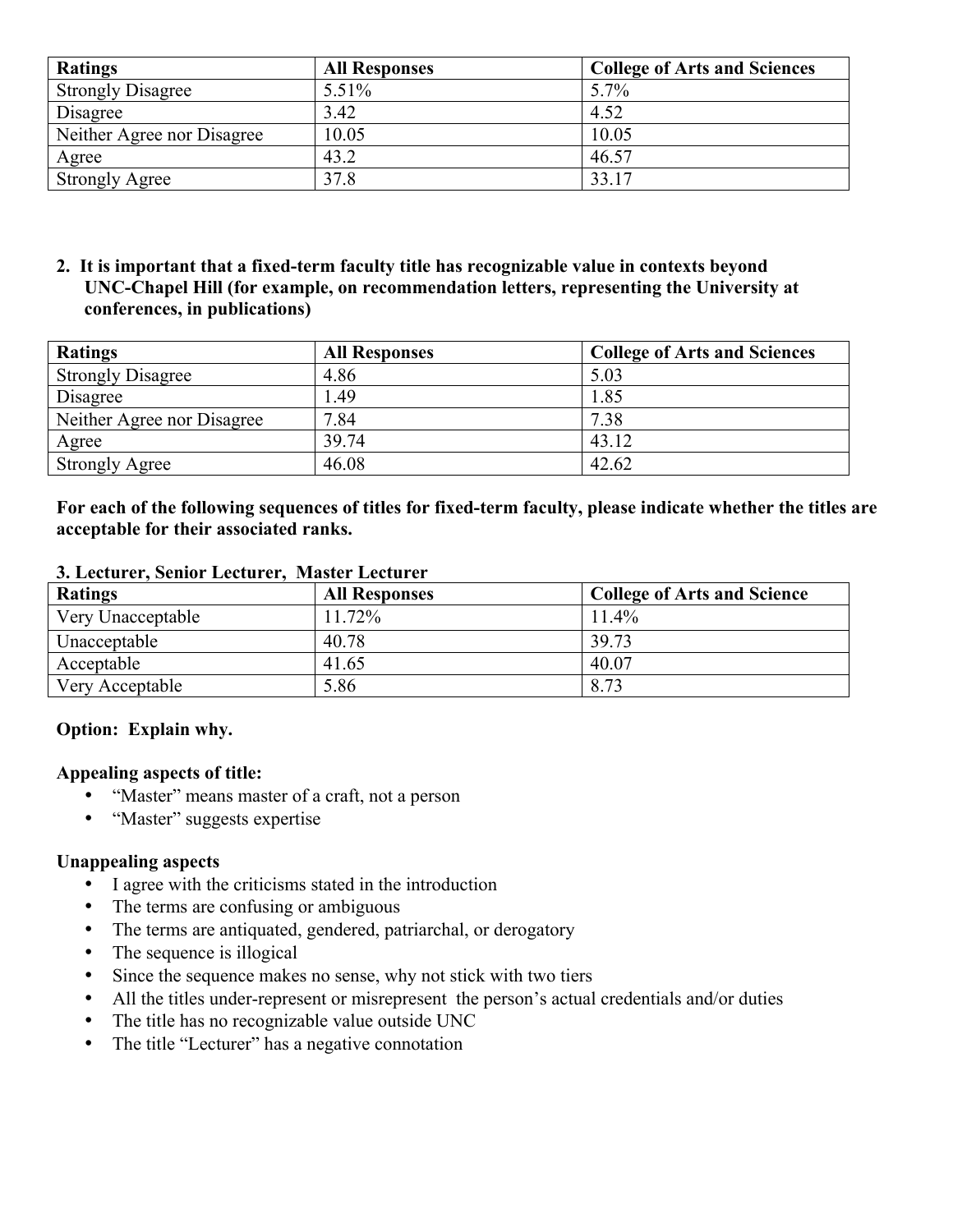# **Other Responses**

- Make fixed term titles equal to tenure track
- Make the third tier position into a tenure track position
- This discussion about titles makes Arts a& Sciences look silly
- Discussions about titles are pointless discussion because there is little support or security for fixed-term faculty positions
- Fixed-term faculty should be the ones deciding what their titles are

# 4. **Lecturer, Senior Lecturer, Teaching Professor**

| <b>Ratings</b>    | <b>All Responses</b> | <b>College of Arts and Sciences</b> |
|-------------------|----------------------|-------------------------------------|
| Very Unacceptable | 12.45%               | 13.4%                               |
| Unacceptable      | 40.02                | 39                                  |
| Acceptable        | 35.02                | 31.                                 |
| Very Acceptable   | 12.51                | 16.49                               |

# **Option: Explain why.**

# **Appealing aspects of the title:**

- It acknowledges expertise and faculty status
- It more clearly approximates the duties  $\&$  responsibilities of the job than "Master Lecturer"
- A rank above senior lecturer should be a professor
- This title puts the top tier on a par with the rest of the faculty, thus acknowledging the value of their contributions
- This title is in line with other designations such as Clinical Professor
- The title "professor" suggests a level of accomplishment that "lecturer" lacks

# **Unappealing aspects:**

- It disregards the service and research that fixed-term faculty do
- The title is too similar to a tenure track title; the titles should be different to clearly distinguish between fixed-term faculty and tenure-track faculty
- The title sequence lacks consistency and does not signal whether Senior Lecturer or Master Lecturer is highest
- The title implies that other professors do not teach
- Most lecturers do not have terminal degrees and so should not have a professorial title
- The title "professor" is reserved for research positions
- "Teaching Professor" sounds patronizing, condescending
- Everyone is a teaching professor

# **Other**

• All three tiers should be professors. Go with Assistant Teaching Professor, Associate Teaching Professor, Teaching Professor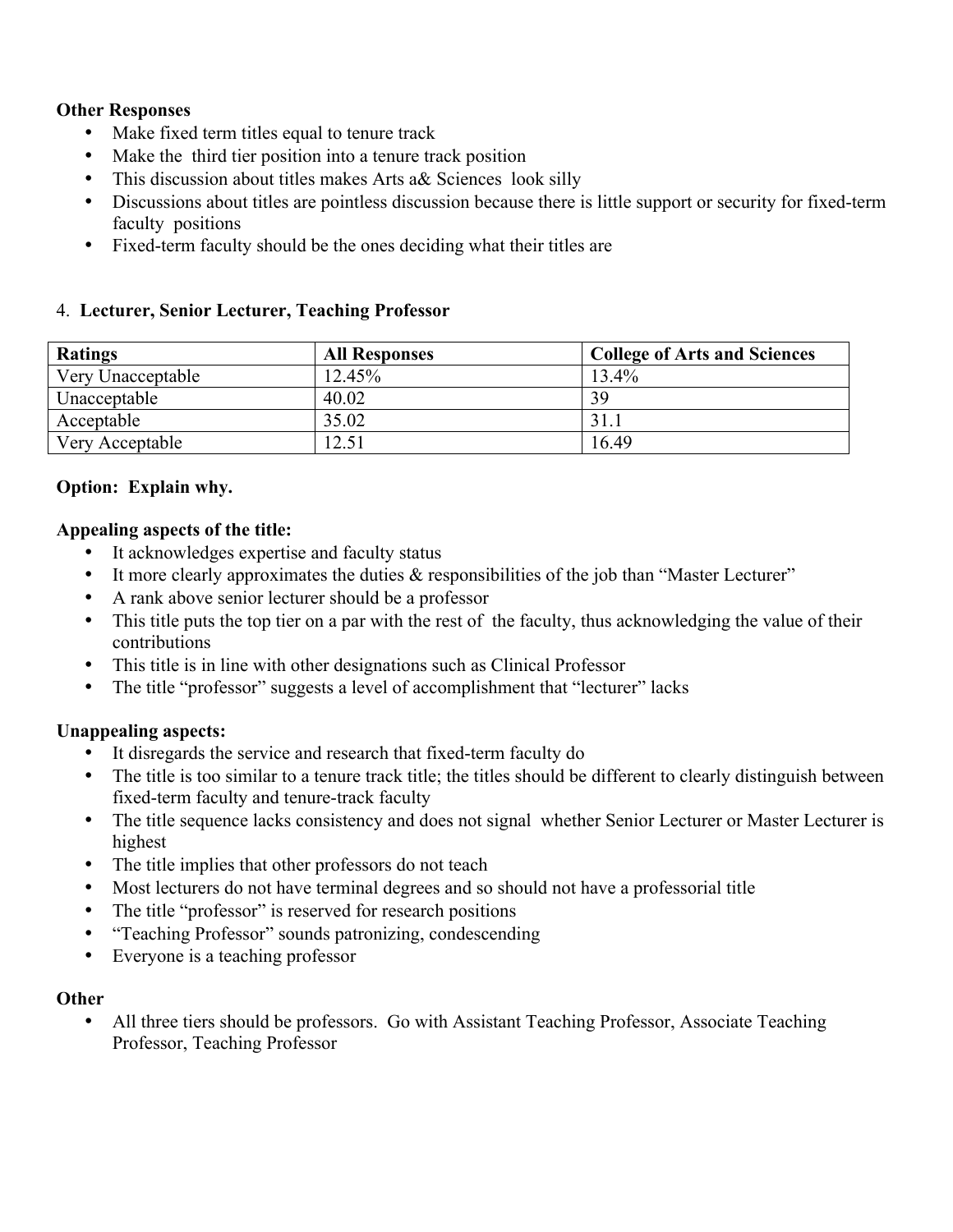- There are more serious concerns that need to be addressed regarding fixed-term faculty that titles. Issues such as salary, benefits, and professional support are more important
- More focus should be put on hiring tenure-track faculty

| v. Lietus et senior lietus ett rikes refin richessor |                      |                                     |
|------------------------------------------------------|----------------------|-------------------------------------|
| <b>Ratings</b>                                       | <b>All Responses</b> | <b>College of Arts and Sciences</b> |
| Very Unacceptable                                    | 16.28%               | $16.01\%$                           |
| Unacceptable                                         | 52.82                | 47.33                               |
| Acceptable                                           | 26.93                | 29.26                               |
| Very Acceptable                                      | 5.91                 | 7.4                                 |

### 5. **Lecturer, Senior Lecturer, Fixed-Term Professor**

### **Option: Explain why**.

### **Appealing aspects of title:**

- Lecturers at highest rank are expected to do more than teach. This title is appropriate
- Inelegant, but less ambiguous than Master Lecturer or Teaching Professor
- This is the best option for reflecting progression ranks

# **Unappealing aspects:**

- **"**Professor" is reserved for tenure track
- Students might take a fixed term professor less seriously than a tenured professor
- The title seems to advertise employment vulnerability
- The sequence lacks parallelism
- "Fixed-term Professor" sounds awkward, negative
- The title advertises that fixed-term faculty don't have and can't get tenure
- The progression is not analogous with tenure track
- The title connotes inferiority
- All three levels are fixed-term professors

### **Other**

• There needs to be consistency in the nomenclature sequence. Assistant Fixed-Term Prof, Associate FT Professor, FT Professor would be better

| <u>vi beeval eri selligi beeval eri selligi beeval er miell bilgiliegigil</u> |                      |                                     |
|-------------------------------------------------------------------------------|----------------------|-------------------------------------|
| <b>Ratings</b>                                                                | <b>All Responses</b> | <b>College of Arts and Sciences</b> |
| Very Unacceptable                                                             | 7.21%                | 6.69%                               |
| Unacceptable                                                                  | 27.78                | 27.44                               |
| Acceptable                                                                    | 46.13                | 47.68                               |
| Very Acceptable                                                               | 18.87                | 18.18                               |

#### **6. Lecturer, Senior Lecturer, Senior Lecturer with Distinction**

# **Option: Explain why.**

### **Appealing aspects of title:**

• The position and relative seniority are clear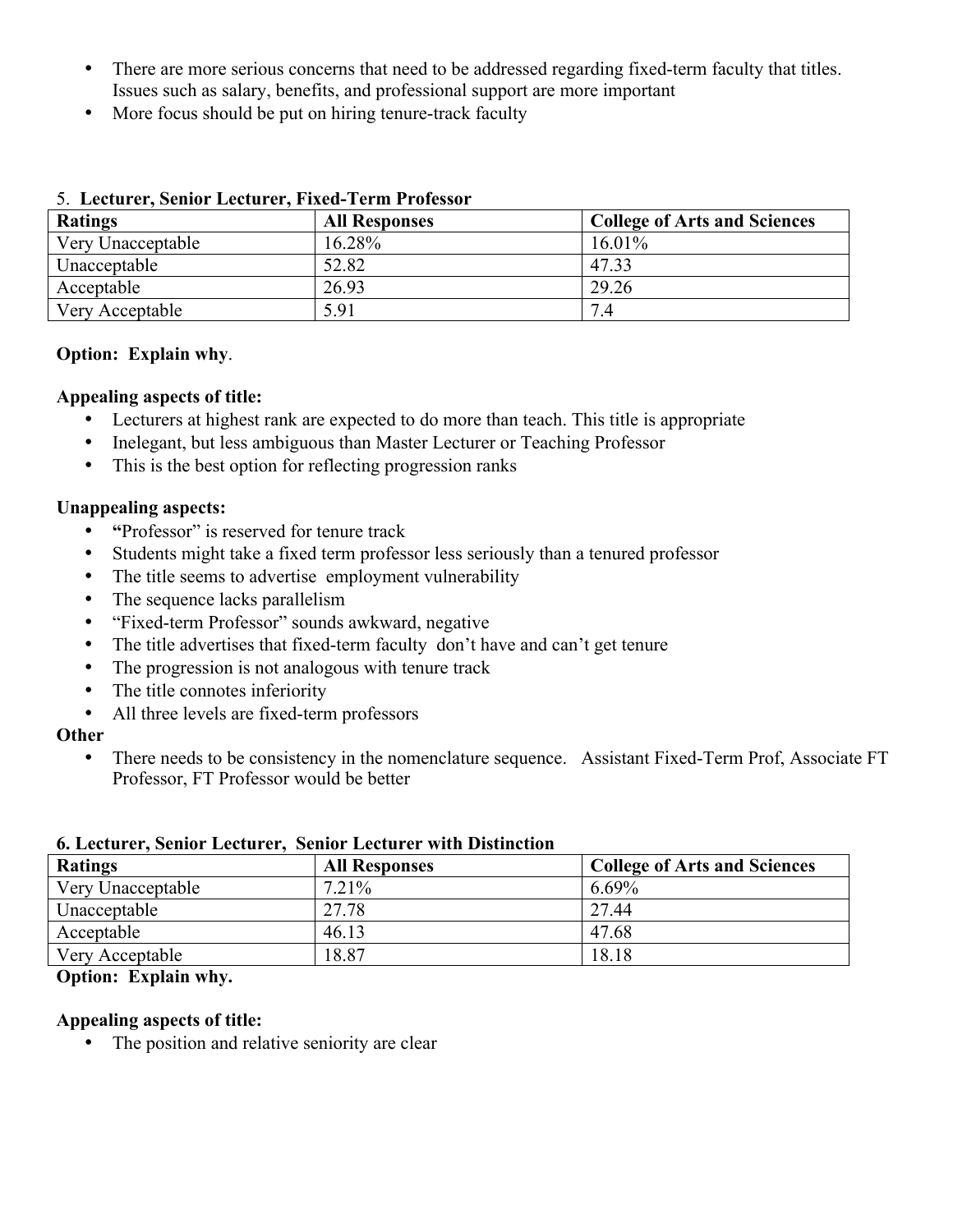- The ranks should be clear for anyone within or outside UNC
- The titles correlates with ability more than age
- The title reflects prestige
- There is a consistent, clear progression
- The title sounds like a merit rank instead of a longevity rank

# **Unappealing aspects:**

- The title is cumbersome, clumsy, long
- The title implies some sort of endowed status
- The title sounds more like an award than a promotion
- The title gives no indication of criteria for measuring "distinction." "Professor" is better
- The title seems more honorary than professional
- The title sounds like the same rank as Senior Lecturer, but with some sort of honor

# **Other**

• Distinguished Senior Lecturer would be better

### 7. **Dean's Lecturer**

| <b>Ratings</b>    | <b>All Responses</b> | <b>College of Arts and Sciences</b> |
|-------------------|----------------------|-------------------------------------|
| Very Unacceptable | 11.74%               | $10.43\%$                           |
| Unacceptable      | 50.74                | 46.43                               |
| Acceptable        | 31.39                | 34.61                               |
| Very Acceptable   | 6.14                 | 8.52                                |

# **Option: Explain why.**

# **Appealing aspects of title:**

• Just as positive as senior lecturer with distinction, but shorter

# **Unappealing aspects:**

- The hierarchy is unclear
- The title sounds like a chair position, thus not appropriate for fixed-term
- "Dean's Lecturer" sounds like someone who is going to lecture the dean
- The title has no meaning outside of UNC
- Why not a provost's lecturer? A chancellor's lecturer?

# **Other:**

• Use professor in the titles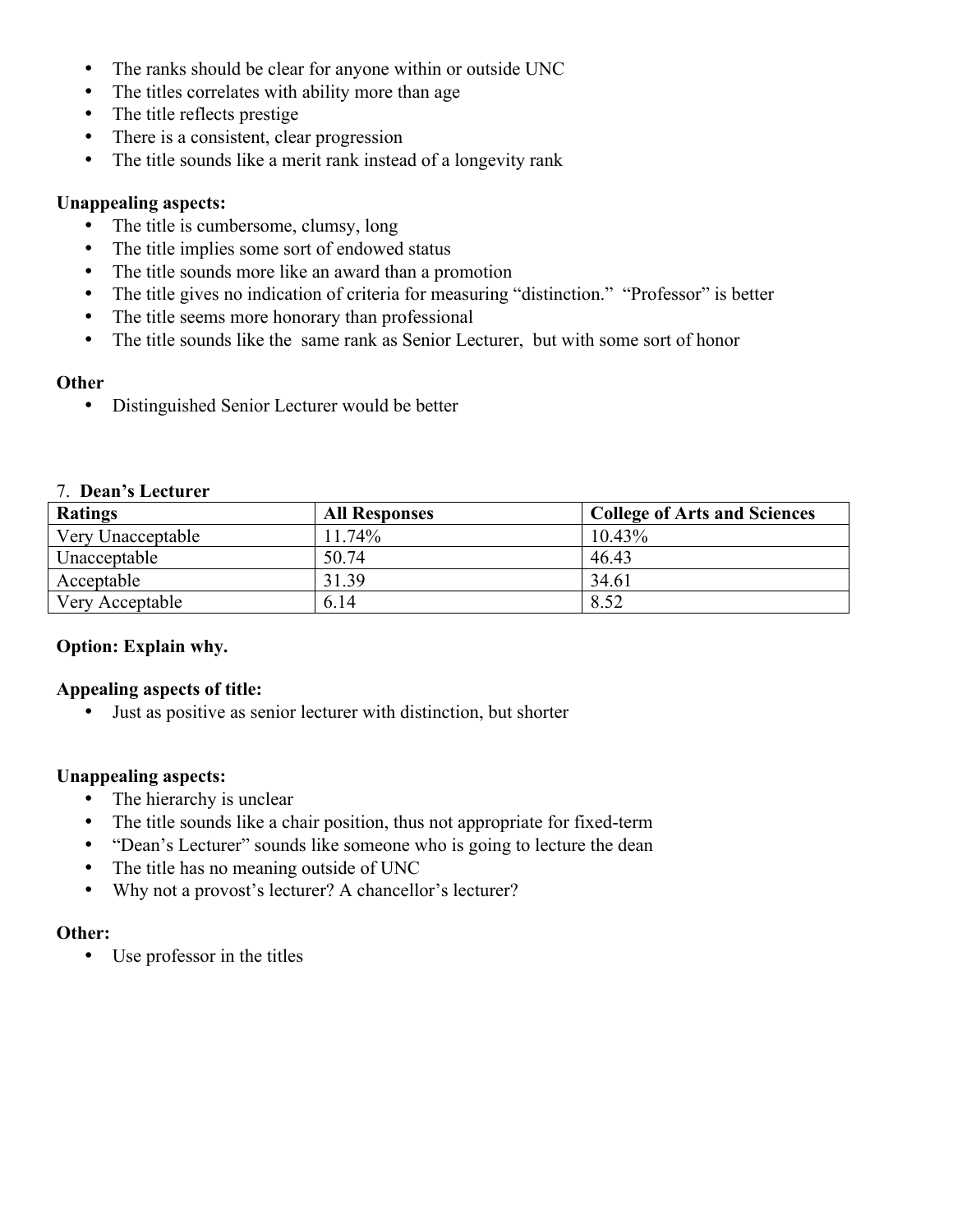# *Conclusion*

The volume of responses to the survey seems evidence that faculty across the university are interested in issues regarding Fixed-Term faculty. Not only did hundreds of faculty complete the survey, providing overwhelming consensus that Fixed-Term faculty titles should clearly reflect progressive ranks in a promotion sequence and have a title with recognizable value beyond UNC-Chapel Hill, but most of them also took the time to write comments about each title sequence. The Committee was quite happy with this unanticipated level of response, but had little more than a month to read through all the responses and try to characterize them. Many important and valuable perspectives are offered in these comments which offer a richer texture for understanding views toward the titles than simple bar graphs do. For the most accurate assessment of faculty views, the written responses need to be classified, tagged, and counted while preserving information about the respondents' rank, gender, and educational unit. Committee members are trying out software programs which should be able to accomplish this end.

A look through the responses to the five options does reveal several points:

1. The "Senior Lecturer with Distinction" title garnered the most positive responses because it seemed a respectful title, but nearly all respondents who favored it also noted that the title was cumbersome. Many suggested "Distinguished Senior Lecturer," a title which the 2012 Annual Report explains is not an option.

2. One refrain consistently surfaced through responses to all five options: many people suggested that all three titles should parallel tenured ranks of "assistant," associate", and "professor" because that nomenclature is already well-established in academia and in fixed–term ranks at UNC. "Teaching Professor" was more popular than "Fixed-Term Professor" for that sequence. There was, however, a counter-refrain saying that fixed-term faculty should not be awarded the title "professor."

A more scientific look at the qualitative data for these responses is needed to determine how strongly various sectors of the faculty view the options offered. The Committee hopes that a more complete examination of the data could be ready by the opening of the fall 2013 semester. We therefore recommend that the name change for the third tier of the Fixed-Term faculty promotion be postponed until the data collected in the survey can be accurately characterized.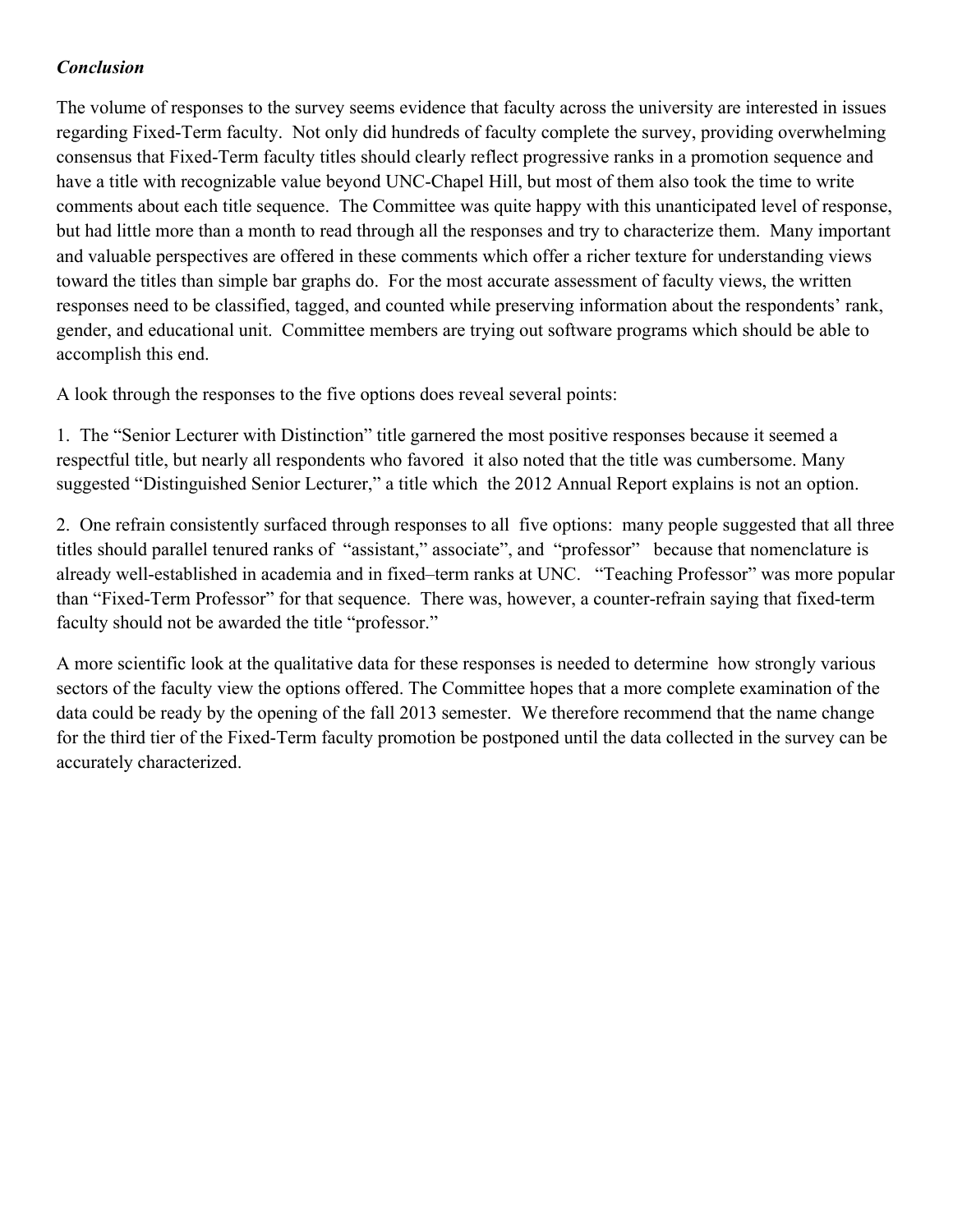# **Appendix A: Committee Goals for 2012-2013**

- Support reconsideration of "Master Lecturer" title for the new third-tier rank in Arts & Sciences. Other titles mentioned in the meeting were University Professor, Professor of the Practice, and Teaching Associate. Many are unhappy with the gender bias of the current proposed title; therefore, the committee should help to keep the conversation going about the best title option.
- Investigate and form recommendations on length of contract terms for people who have worked effectively in a position and achieved seniority (and who do not receive longer contracts automatically with a promotion). One-year contracts for fixed-term faculty have become the "norm" since the budget crisis began. The committee should seek further information from Provost.
- Investigate role of outside letters or "external letters" (implied "academic" recommenders) in HR promotion criteria for professional schools fixed-term faculty. Is an "academic" recommendation always available, and is it always the most effective recommendation for all positions, for example positions focused on engaged scholarship. Find out Provost's perspective on this issue.
- Obtain report on "to-date" promotions to Senior Lecturer in Arts & Sciences. If possible, assess how departments are interpreting the criteria and if the continuity across departments is in a reasonable range.
- Consider question of how to encourage "best practices" for promotion of fixed-term faculty across the University. Is some consistency of criteria possible? Reasonable? How might this question relate to different position names used for fixed-term faculty across campus? (Committee members reiterated that titling in the School of Medicine is not a problem.)
- Track development of titling issues in new online programs in the University.
- Continue discussion of "Lecturer" title in Arts & Sciences. Committee members noted concerns about the perceived implications of the title in letters of recommendations for students and how other universities and other schools on our own campus perceive the rank as identified by that title. For example, "Lecturer" has very different connotations in the School of Medicine.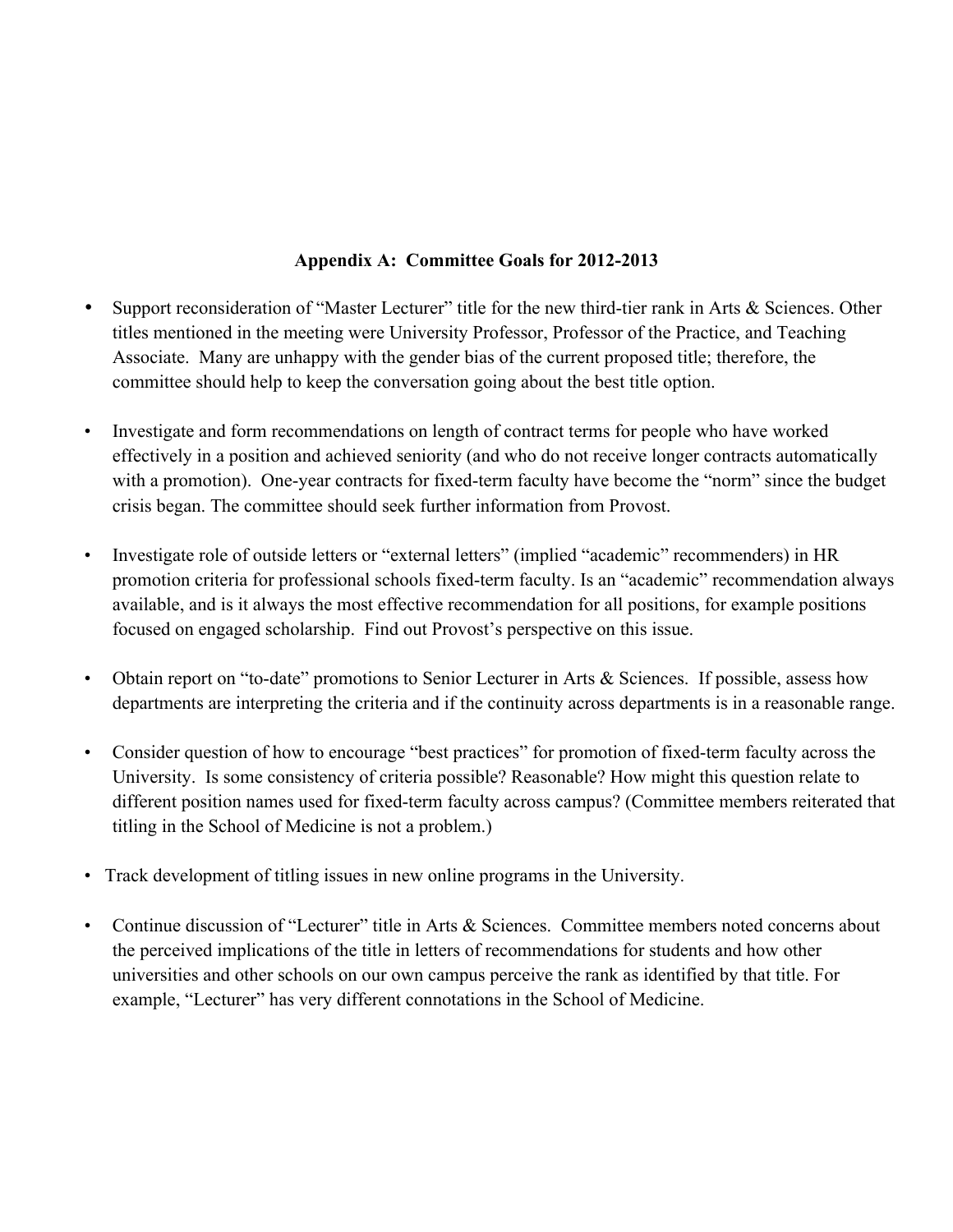- Raise question again about fixed-term faculty eligibility for IAH's Leadership Program. Currently the criteria stipulates tenured-track faculty only. If necessary, write an appeal to the Director to outline and substantiate concerns.
- Explore how SACS (Southern Association of Colleges and Universities) accreditation might relate to some of fixed-term faculty issues and titling.
- Investigate retirement options and criteria for fixed-term faculty. Are they eligible for emeritus status?

### **APPENDIX B**

# **FACULTY GOVERNANCE SURVEY ON TITLE OPTIONS FOR THE THIRD TIER OF FIXED TERM FACULTY PROMOTION IN THE COLLEGE OF ARTS AND SCIENCES**

Survey conducted in February, 2013

The University recently approved a third promotion tier for fixed-term faculty with predominant teaching roles. This position has been given a tentative title of "Master Lecturer." This term has received criticism for several reasons:

- It is a gendered term.
- The term "master" has undesirable connotations of domination over others.
- It creates confusion: which rank is higher— Senior Lecturer or Master Lecturer?
- It is a rank title which exists only at UNC.

A variety of titles for fixed-term faculty are used throughout the university. Examples are

- Adjunct: Adjunct Assistant Professor, Adjunct Associate Professor
- Clinical: Clinical Assistant Professor , Clinical Associate Professor, Clinical Professor
- Research: Assistant Research Professor, Associate Research Professor, Research Professor
- Professor of the Practice
- Writer/Artist-in-Residence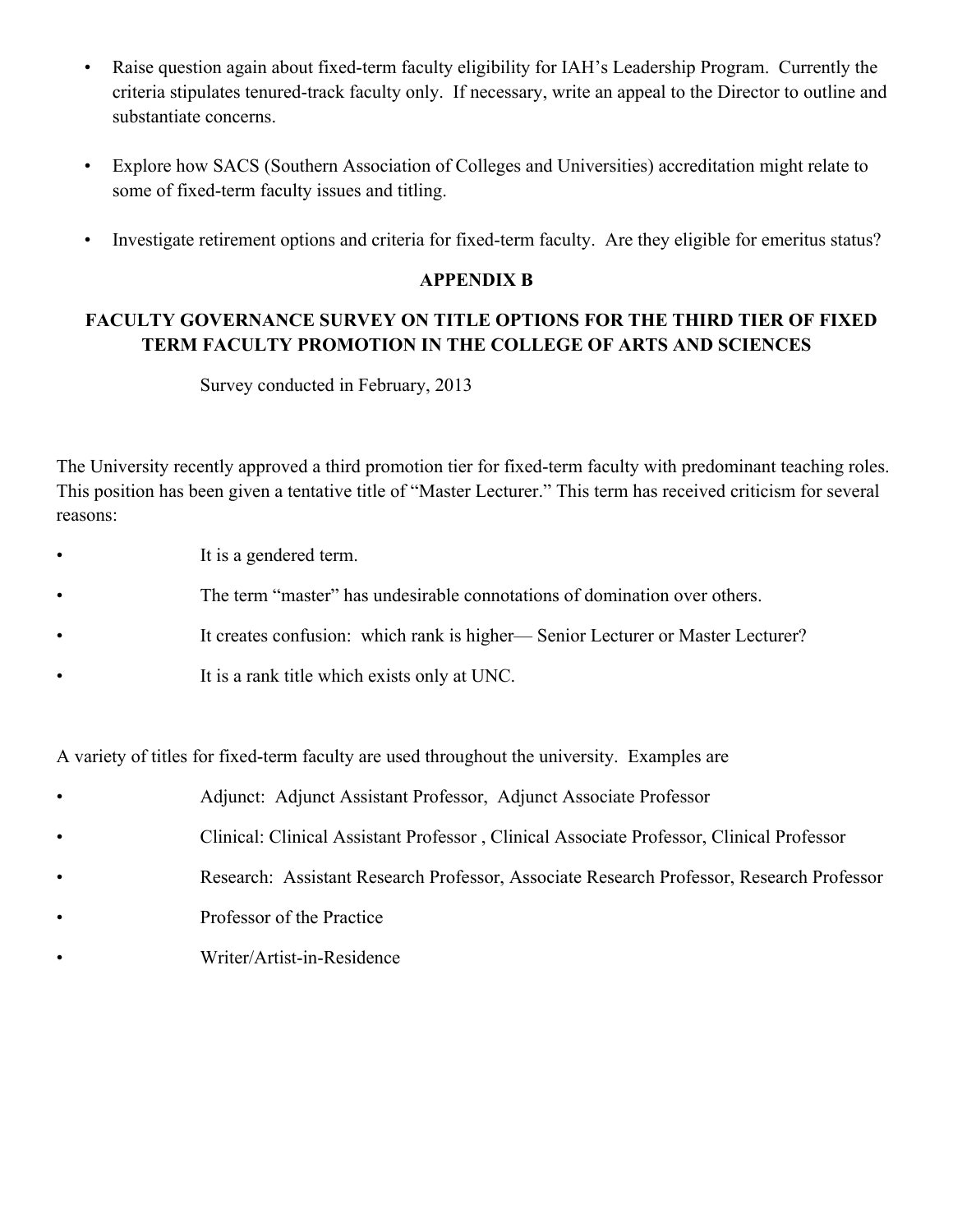In an effort to be true to our policy of faculty governance, the Fixed Term Faculty Committee would like the general faculty to have input into and provide information to inform this important decision. Participation is voluntary. This survey is anonymous. No one, including the committee, will be able to associate your responses with your identity. Participation should take approximately 5-10 minutes.

We are defining Fixed-Term faculty in this survey as doctorate- level trained individuals who work full-or near full-time under contracts varying from 1-5 years who are not eligible for permanent tenure. These individuals have a variety of responsibilities, including teaching, mentoring students, conducting scholarly research, and providing service to the school, University or national organizations.

In the College of Arts and Sciences, the current tiers are Lecturer, Senior Lecturer and Master Lecturer, defined as follows:

• Lecturer is an appointment that may be made for a fixed term of one to five years for an individual who primarily engages in teaching activities.

• Senior Lecturer applies to a fixed-term faculty member who has been promoted from the rank of Lecturer after six or more years of service as a lecturer at UNC-CH or at a peer institution and providing evidence of excellent teaching and service.

Master Lecturer is reserved for a lecturer who has a minimum of six consecutive years' fulltime (i.e., 1 FTE) service as a Senior Lecturer or faculty equivalent from another institution, and has provided demonstrable evidence of distinguished teaching and distinguished service to the appointing department, beyond that which is expected of a Senior Lecturer.

This four-question survey seeks to assess the views of the general faculty on alternative title options for the "Master Lecturer" title.

Please indicate your level of agreement with the following statements:

# 1. **It is important that the fixed-term faculty titles clearly reflect progressive ranks in a promotion sequence.**

1 = strongly disagree,  $2 =$  disagree,  $3 =$  agree,  $4 =$  strongly agree

# 2. **It is important that a fixed-term faculty title has recognizable value in contexts beyond the**

**university (for example, on recommendation letters, representing the university at conferences and in publications).**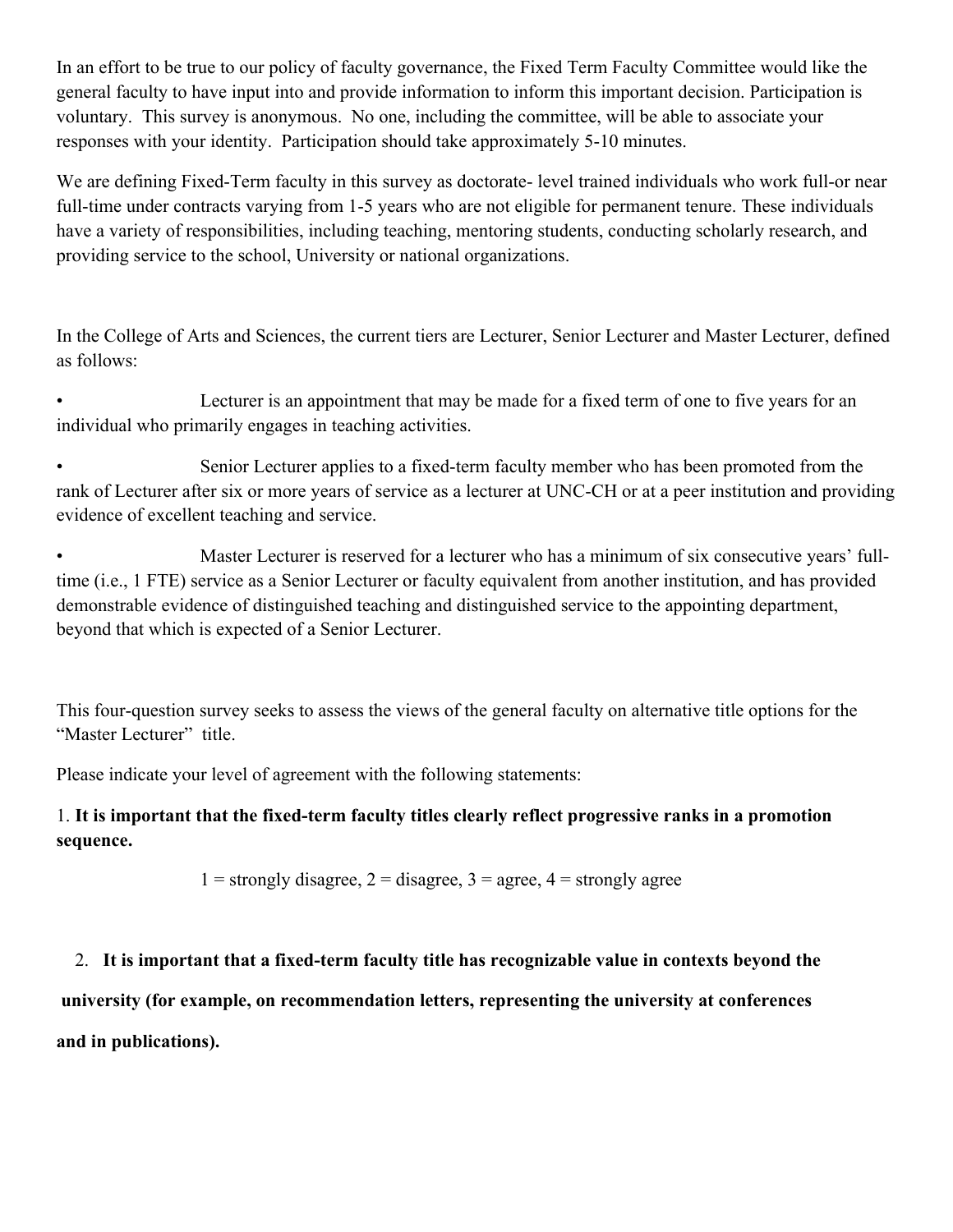1= strongly disagree,  $2 =$  disagree,  $3 =$  agree,  $4 =$  strongly agree

# **3. For each of the following sequence of titles for fixed-term faculty, please indicate whether the**

**titles are acceptable for their associated ranks:** 

### **A. Lecturer, Senior Lecturer, Master Lecturer**

 $1 =$  very acceptable,  $2 =$  acceptable,  $3 =$  unacceptable,  $4 =$  very unacceptable

Optional: Explain why [free text response]

### **B. Lecturer, Senior Lecturer, Teaching Professor**

 $1 =$  very acceptable,  $2 =$  acceptable,  $3 =$  unacceptable,  $4 =$  very unacceptable

Optional: Explain why [free text response]

### **C. Fixed Term Assistant Professor, Fixed Term Associate Professor, Fixed Term Professor**

 $1 =$  very acceptable,  $2 =$  acceptable,  $3 =$  unacceptable,  $4 =$  very unacceptable

Optional: Explain why [free text response]

### **D. Lecturer, Senior Lecturer, Senior Lecturer with Distinction**

 $1 =$  very acceptable,  $2 =$  acceptable,  $3 =$  unacceptable,  $4 =$  very unacceptable

Optional: Explain why [free text response]

### **E. Lecturer, Senior Lecturer, Dean's Lecturer**

 $1 =$  very acceptable,  $2 =$  acceptable,  $3 =$  unacceptable,  $4 =$  very unacceptable